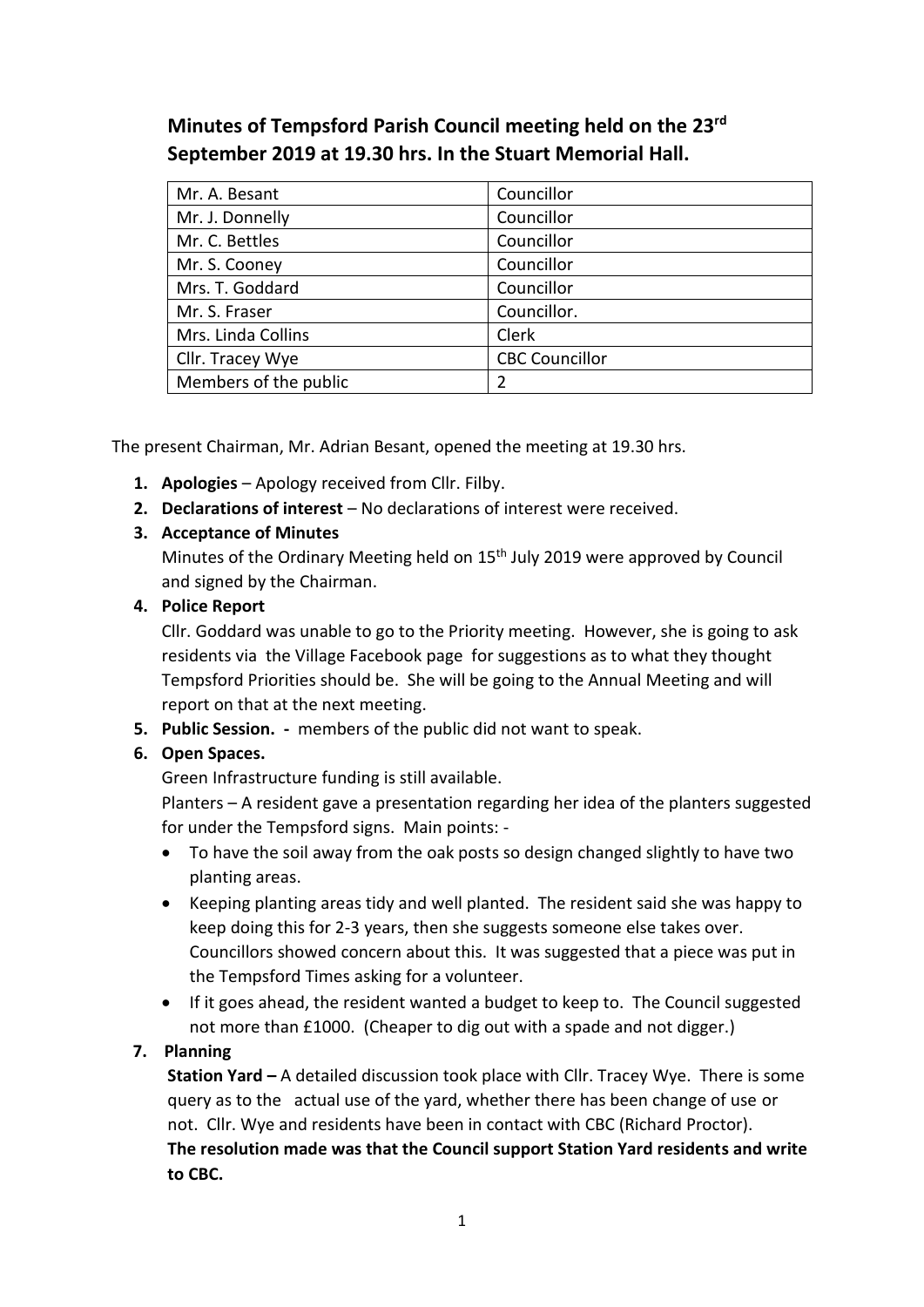**Station Road**- volume of traffic – following on from the above, it was suggested we contact a previous Councillor for advice and information regarding lorries weight size etc permitted to go down Station Road. **Clerk to Action.** 

**Footpath – Permissive access Esme/Holme Wood –** The Clerk had received a telephone call from Strutt and Parker, Mr. Robin Clarke asking if we had a licence for the permissive access. She explained about not having all documents from previous Clerk. However, the Clerk had spent some time looking at old Minutes and it seems this was suggested in 1993. Nothing came of it, as Council did not agree with what the estate managers, Smith Wooley wanted at that time. There has always been a sign at the entrance to the wood saying it has Permissive Access, but that seems to have disappeared.

**Roxton Footbridge –** The Clerk had contacted CBC regarding the closing of the footpath through Ouse Farm to the Lock. CBC (Christopher Dorow) said he could take the sign down, but it would be a long time before the work on the Roxton footbridge was finished.

#### **9. Highways**

White lines still need marking out on the "ski slope" in Church Street. The Chairman regularly contacts CBC regarding any highway problems.

**A428 ("Black Cat" follow up from public Consultation)**– Meeting on 30.9.19. Two representatives from the Parish Council could attend. Cllr. Besant and Cllr. Fraser offered to attend.

#### **10**. **CBC Councillor**

Apart from the previous discussion, there was nothing to add for Tempsford. Cllr. Wye said no decision had yet been made for East/West Rail route. There is a Ward Councillor Grant that will become available. Cllr. Wye had a briefing on how it is going to work, but she will notify us about it when she has more information.

#### **11**. **Neighbourhood Plan** – The Clerk read out a Report from Andy Bennett: -

"The plan is a good place and currently being reviewed by our external consultants. Next steps: - Review mapping that has been completed by mapping consultant. Clarify with CBC if Strategic Environment Assessment Screening is required. Review and provide feedback on the draft plan. Consult with CBC to get feedback on draft plan prior to it being officially submitted."

| Date         | Payee                       | <b>Details</b>                     | Amount   |
|--------------|-----------------------------|------------------------------------|----------|
| 23.7.19.     | S. Cooney re Coopers        | Pest Ultrasonic devices            | £44.97   |
| 7.8.19.      | <b>Stuart Memorial Hall</b> | Hire of hall, April, May,<br>July. | £62.00   |
| 31.8.19.     | L. Collins.                 | <b>Clerks wages August</b>         | £215.77  |
| 11.9.19.     | Centrewire                  | Kissing gates                      | £1224.00 |
| 1.9.19       | Mark Zwetsloot              | August grass cutting.              | £714.00  |
| <b>Total</b> |                             |                                    | £2260.74 |

**12. Finance:** - the below invoices were approved for payment: -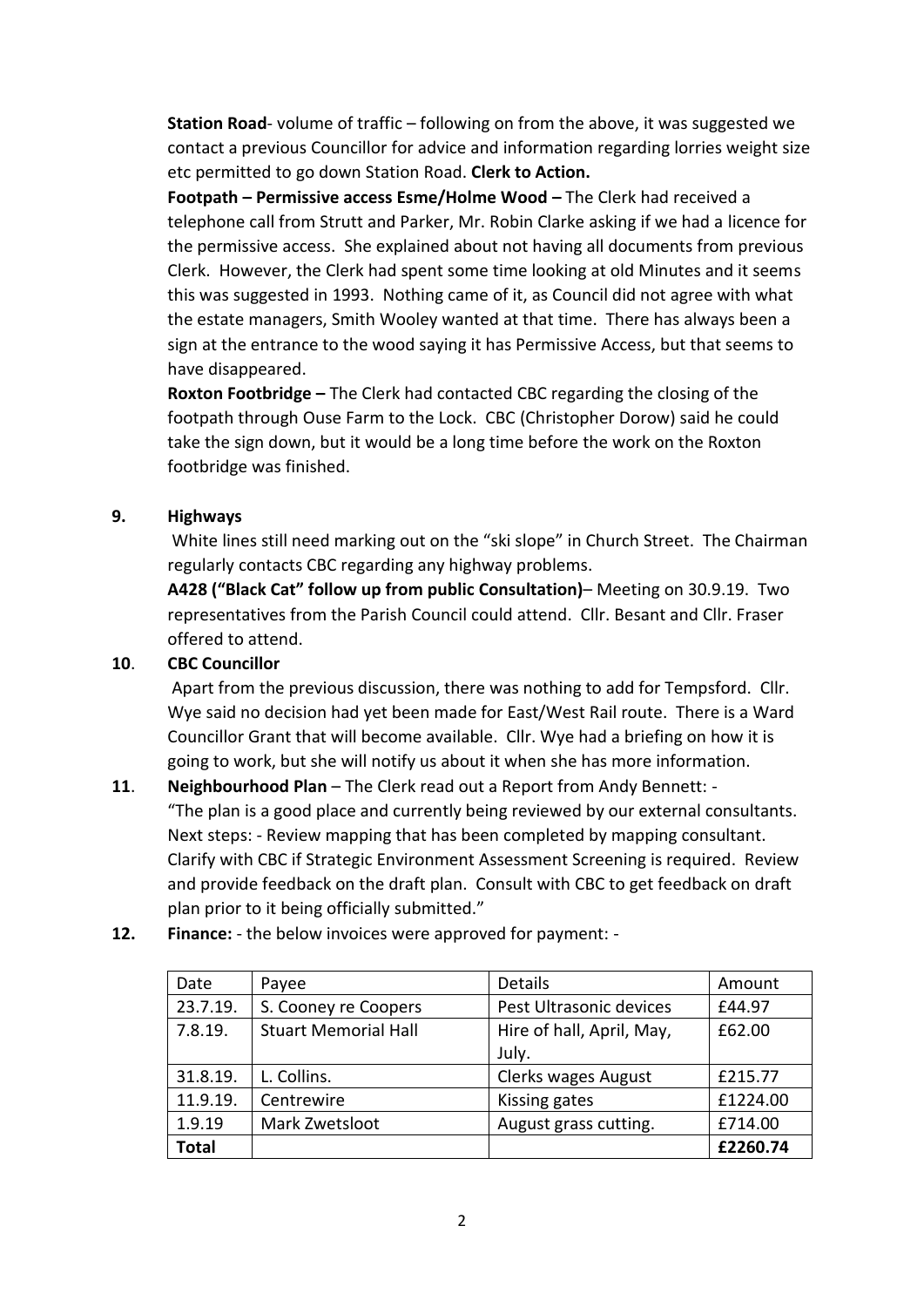#### **Invoices paid since last meeting: -**

| Mark Zwetsloot - July cutting    | £664.00 |                                 |
|----------------------------------|---------|---------------------------------|
| Linda Collins - July wages       | £215.77 |                                 |
| Alison Eardley Consulting        |         | £2400.00 Re: Neighbourhood Plan |
| Central Beds re Uncontested Elec | £61.14  |                                 |

Since the last meeting we have also received:

£440.62 Vat refund

£600.00 Cemetery income

£135.00 Tempsford Times advertising income.

| Bank Reconciliation as at 31.8.19. |                                 |
|------------------------------------|---------------------------------|
| <b>Current Account</b>             | £24,713.32 Bank Statement No.23 |
| Less $o/s$ chq.                    | £2,400.00                       |
| <b>Cash Book Bal</b>               | £22,313.32                      |
| Savings Account                    | £14,580.02                      |
| Tempsford 2000                     | £1,261.05                       |
| <b>Total</b>                       | £39,054.39                      |

**Neighbourhood Plan -** £4821.00 ringed fenced. Therefore, the Council's Cash available **is £34233.39.** 

**Tempsford Football Club –** The Clerk read out a letter of thanks for the grant. **Grant Application –** St. Peter's Church have requested a grant towards the heating in the church. It was agreed by Council that more information is needed (as does any grant request) before an amount would be decided on.

**Budget -** Councillor Fraser and the Clerk would meet sometime in November to discuss the future Budget.

**13. Play Area -** New Springer has now been installed. Awaiting claim from Insurance company now.

**Kissing Gates –** Cllr. Cooney presented the quote from the contractors to install the kissing gates £713.00.

Vote taken – Proposed by Cllr. Donnelly to accept quote, Seconded by Cllr. Besant. Instruct Contractors to go ahead and install gates**. Action Cllr. Cooney.** 

**Tree in Gannock House –** This is being removed in the next week or so.

**14. Churchyard/Cemetery –** It was suggested at the last meeting that a work party be organised to tidy the Church yard. The date decided was Saturday  $16<sup>TH</sup>$  NOVEMBER. Cllr. Cooney to organize a shredder and Cllr. Besant will put it in the Tempsford Times to encourage residents to come and help as well.

The Clerk read out a letter from a relative of one of the graves in the old cemetery, who wished to have sole responsibility of the grave. A letter was sent from the Council to him to grant this.